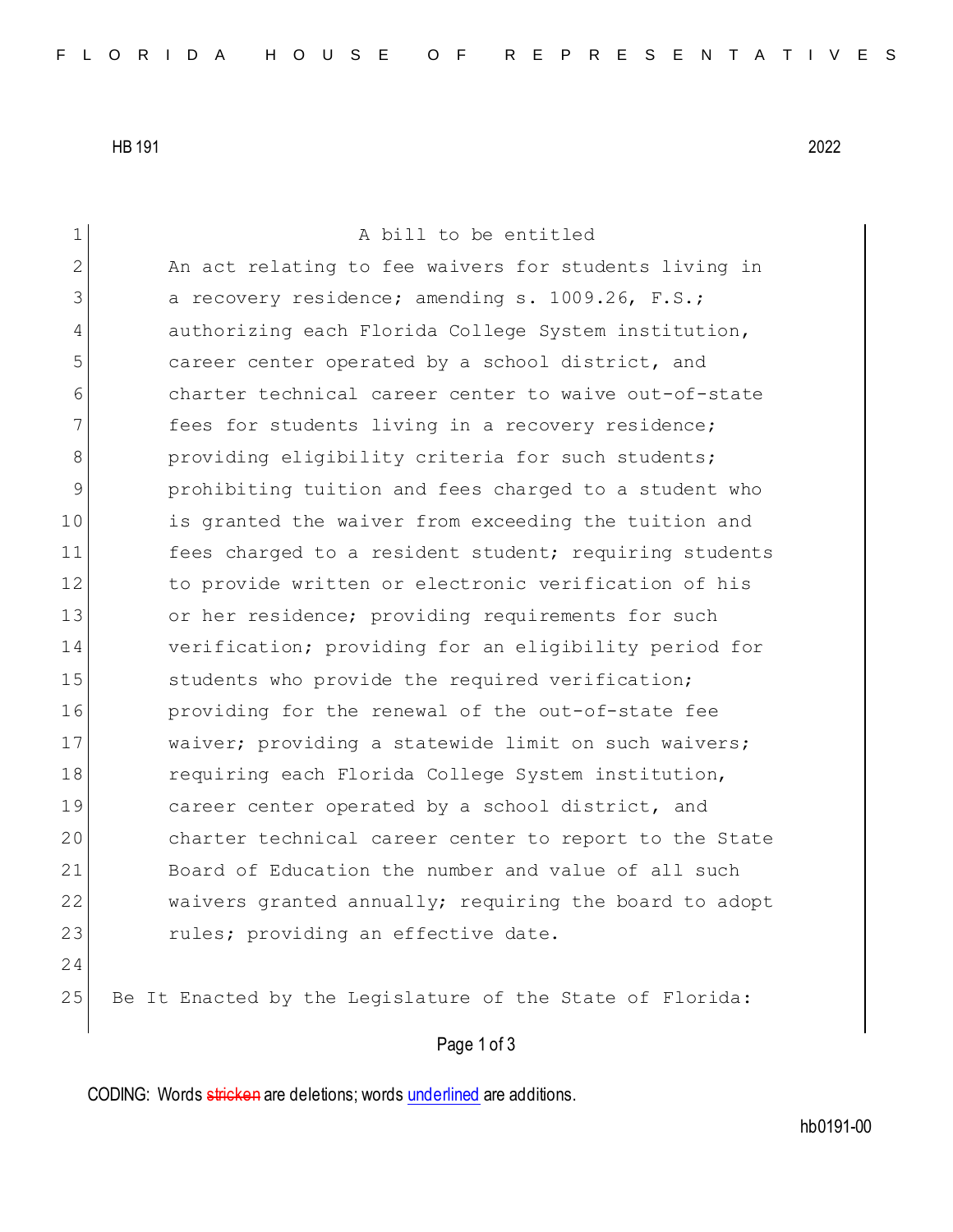HB 191 2022

26 27 Section 1. Subsection (21) is added to section 1009.26, 28 Florida Statutes, to read: 29 1009.26 Fee waivers.— 30 (21)(a) Each Florida College System institution, career 31 center operated by a school district under s. 1001.44, and 32 charter technical career center under s. 1002.34 may waive out-33 of-state fees for students who currently live in a recovery 34 residence, as defined in s. 397.311, and are employed in the 35 state and work at least 20 hours per week. 36 (b) Tuition and fees charged to a student who is granted 37 an out-of-state fee waiver under this subsection may not exceed 38 the tuition and fees charged to a resident student. 39 (c)1. To receive an out-of-state fee waiver under this 40 subsection, a student must provide written or electronic 41 verification that he or she currently resides in a recovery 42 residence, as defined in s. 397.311, to the Florida College 43 System institution, career center operated by a school district 44 under s. 1001.44, or charter technical career center under s. 45 1002.34 where he or she is enrolled. Such verification must be: 46 a. A lease agreement signed by the student and the 47 operator of the recovery residence; or 48 b. An affidavit signed by a certified recovery residence 49 administrator or clinical supervisor, as defined in s. 397.311. 50 2. A student who provides the verification required under

## Page 2 of 3

CODING: Words stricken are deletions; words underlined are additions.